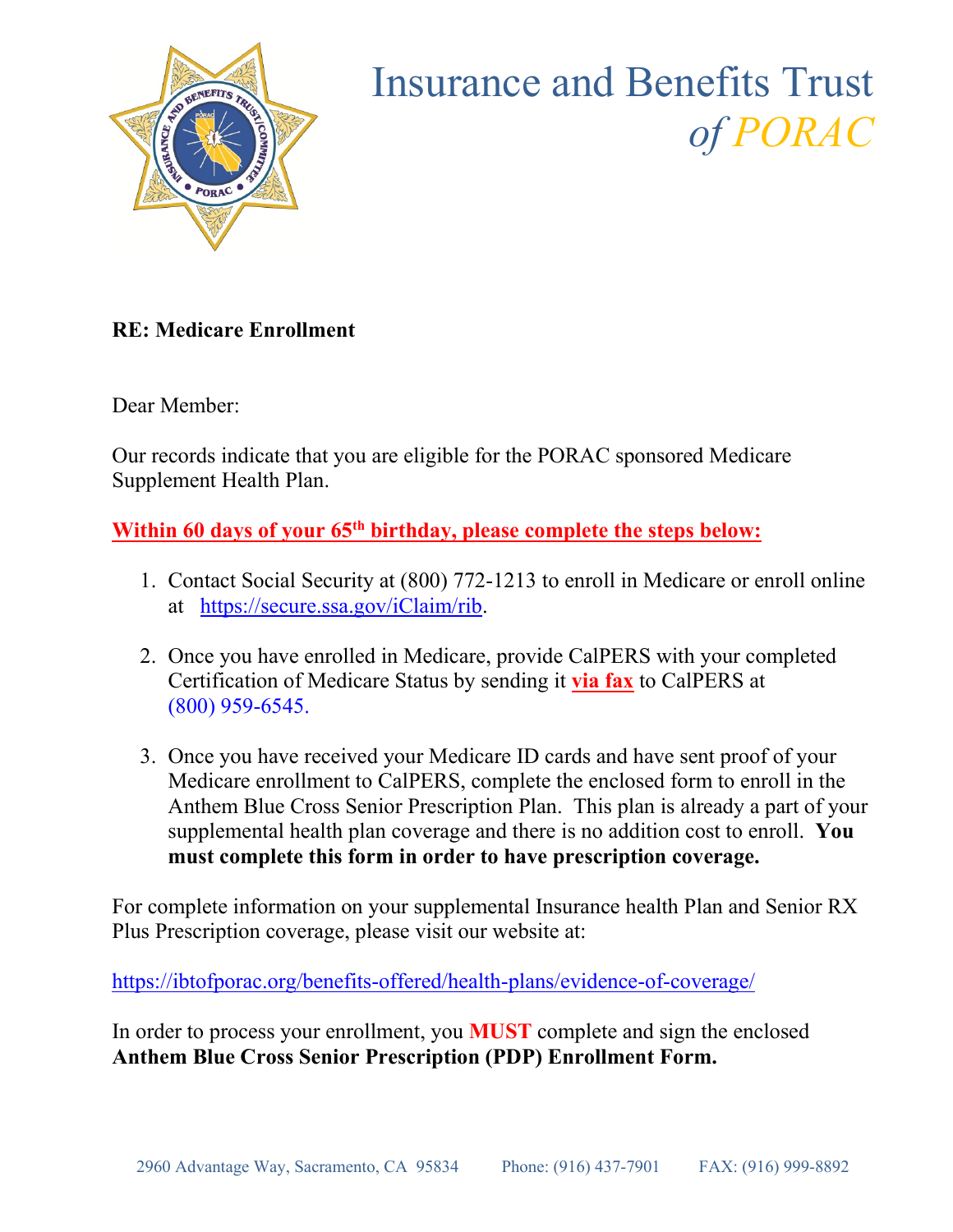#### **Please use these instructions below to complete the Enrollment Form:**

- Employer or Union Name: PORAC
- Anthem Blue Cross Medical Group# The group number from your Anthem Blue Cross medical ID card
- Name of Plan PORAC Police & Fire Health Plan
- Requested Effective Date date your Medicare coverage becomes effective
- Full name
- Date of birth
- Sex
- Phone numbers
- Street Address, City, State and Zip Code
- E-mail address
- Under the Medicare Information section, fill in the blanks with the information from your Medicare card
- Date: Date you are signing the form. If this form is not dated and received by us prior to your 65<sup>th</sup> birthday, your prescription coverage will not be effective **until the 1st of the month following receipt of the form**.

You may return the form to us in the enclosed return envelope or fax the completed form to the Insurance and Benefits Trust of PORAC at (916) 999-8892 or e-mail it to Ekershner[@ibtofporac](mailto:hsimons@ibtofporac.org).org.

Thank you,

Elisa Kershner Customer Service Representative

Insurance & Benefits Trust of PORAC 2960 Advantage Way Sacramento, CA 95834 (916) 437-7901 Direct Line (916) 999-8892 Fax Line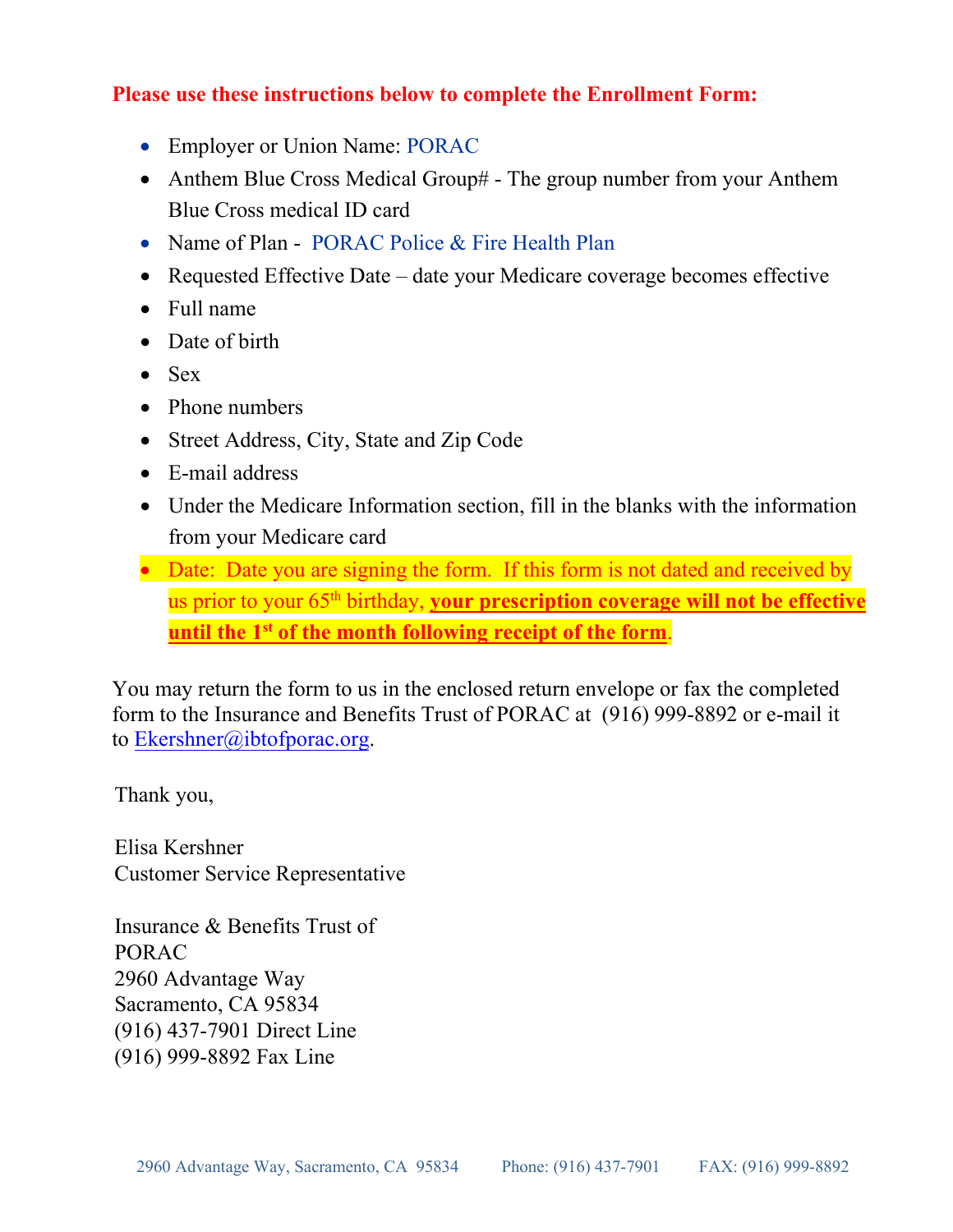

| Anthem Blue Cross Group-Sponsored Health Plan Enrollment Election Form                                                                                                                                            |                                                                                                                      |                                                                                                                                                                          |                        |                 |  |
|-------------------------------------------------------------------------------------------------------------------------------------------------------------------------------------------------------------------|----------------------------------------------------------------------------------------------------------------------|--------------------------------------------------------------------------------------------------------------------------------------------------------------------------|------------------------|-----------------|--|
|                                                                                                                                                                                                                   |                                                                                                                      | All fields on this form are required (unless marked optional)                                                                                                            |                        |                 |  |
| Group sponsor name:                                                                                                                                                                                               |                                                                                                                      | Group #:                                                                                                                                                                 |                        |                 |  |
| <b>PORAC</b>                                                                                                                                                                                                      |                                                                                                                      |                                                                                                                                                                          |                        |                 |  |
| Plan you will join:                                                                                                                                                                                               |                                                                                                                      | Requested effective date of coverage:                                                                                                                                    |                        |                 |  |
| Blue Cross MedicareRx (PDP) with Senior Rx<br>☑<br>Plus / PORAC Police and Fire Health Plan                                                                                                                       |                                                                                                                      | $\frac{1}{(M \cdot M \cdot D \cdot D \cdot Y \cdot Y \cdot Y)}$                                                                                                          |                        |                 |  |
|                                                                                                                                                                                                                   |                                                                                                                      | Generally the effective date of enrollment will be the<br>first of the month following the enrollment receipt date,<br>unless a future date is requested and is allowed. |                        |                 |  |
| <b>FIRST name:</b>                                                                                                                                                                                                | LAST name:                                                                                                           |                                                                                                                                                                          |                        | Middle initial: |  |
| Birthdate: (MM/DD/YYYY)                                                                                                                                                                                           | Sex:                                                                                                                 | Phone number: (                                                                                                                                                          |                        |                 |  |
|                                                                                                                                                                                                                   | $\square$ M $\square$ f                                                                                              | $\Box$ Cell $\Box$ Other                                                                                                                                                 |                        |                 |  |
| Permanent residence street address (Do not enter a P.O. Box):                                                                                                                                                     |                                                                                                                      |                                                                                                                                                                          |                        |                 |  |
| City:                                                                                                                                                                                                             |                                                                                                                      |                                                                                                                                                                          | State:                 | ZIP code:       |  |
| Mailing address, if different from your permanent address (P.O. Box allowed):                                                                                                                                     |                                                                                                                      |                                                                                                                                                                          |                        |                 |  |
| <b>Street address:</b>                                                                                                                                                                                            | City:                                                                                                                |                                                                                                                                                                          | State:                 | ZIP code:       |  |
| Email address_<br>Your email address will be used for communications only from Anthem Blue Cross. We will not share your<br>email address.                                                                        |                                                                                                                      | Your Medicare information:                                                                                                                                               |                        |                 |  |
| <b>Medicare Number:</b>                                                                                                                                                                                           |                                                                                                                      |                                                                                                                                                                          |                        |                 |  |
|                                                                                                                                                                                                                   |                                                                                                                      | Please read and answer these important questions                                                                                                                         |                        |                 |  |
| 1. Are you the retiree? $\Box$ Yes $\Box$ No                                                                                                                                                                      |                                                                                                                      |                                                                                                                                                                          |                        |                 |  |
| If "yes," retirement date (month/date/year):                                                                                                                                                                      |                                                                                                                      |                                                                                                                                                                          |                        |                 |  |
| If "no," name of retiree:                                                                                                                                                                                         | <u> Tanzania de la contrada de la contrada de la contrada de la contrada de la contrada de la contrada de la con</u> |                                                                                                                                                                          | Retiree Medicare ID #: |                 |  |
| 2. Are you a resident in a long-term care facility, such as a nursing home? $\Box$ Yes $\Box$ No                                                                                                                  |                                                                                                                      |                                                                                                                                                                          |                        |                 |  |
| If "yes," please provide the following information:                                                                                                                                                               |                                                                                                                      |                                                                                                                                                                          |                        |                 |  |
| Name of institution:                                                                                                                                                                                              |                                                                                                                      |                                                                                                                                                                          |                        |                 |  |
|                                                                                                                                                                                                                   |                                                                                                                      |                                                                                                                                                                          |                        |                 |  |
| 3. Will you have other prescription drug coverage (like VA or TRICARE) in addition to this plan? $\Box$ Yes $\Box$ No<br>Name of other coverage: Member number for this coverage: Group number for this coverage: |                                                                                                                      |                                                                                                                                                                          |                        |                 |  |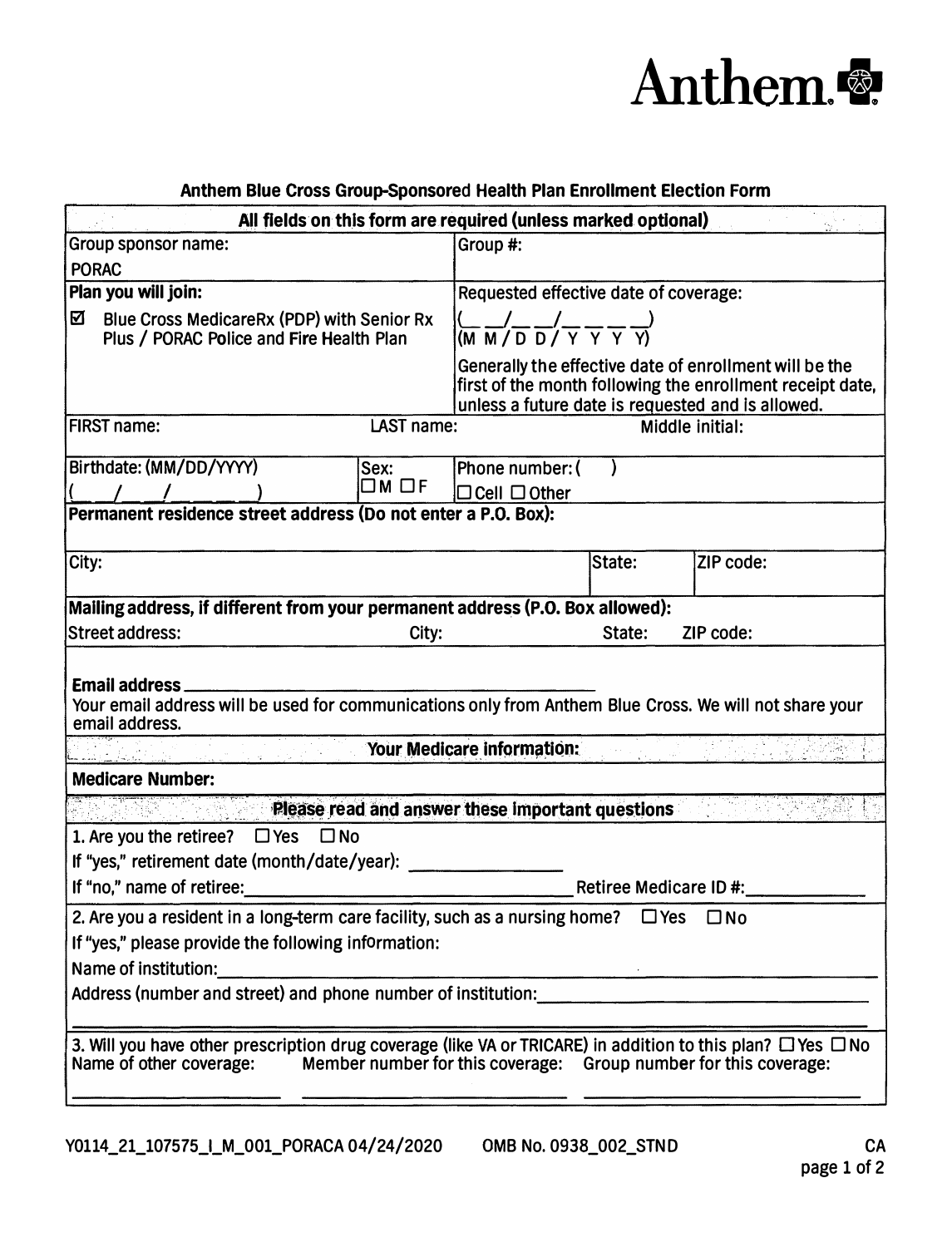| This document may be available in an alternate format, such as large print. Please call the First<br>Impressions Welcome Team at 1-866-646-2436, TTY: 711, Monday through Friday, 8 a.m. to 9 p.m. ET,<br>except holidays, for additional information or questions you may have.                                                                                                                                                                                                                                                                              |                                                                                                       |  |  |  |  |
|---------------------------------------------------------------------------------------------------------------------------------------------------------------------------------------------------------------------------------------------------------------------------------------------------------------------------------------------------------------------------------------------------------------------------------------------------------------------------------------------------------------------------------------------------------------|-------------------------------------------------------------------------------------------------------|--|--|--|--|
| <b>STOP</b><br>Please read this important information:                                                                                                                                                                                                                                                                                                                                                                                                                                                                                                        |                                                                                                       |  |  |  |  |
| If you are a member of a Medicare Advantage plan (like an HMO or PPO), you may already have prescription drug                                                                                                                                                                                                                                                                                                                                                                                                                                                 |                                                                                                       |  |  |  |  |
| coverage from your Medicare Advantage plan that will meet your needs. By joining Blue Cross MedicareRx (PDP) with<br>Senior Rx Plus, your membership in your Medicare Advantage plan may end. This will affect both your doctor and<br>hospital coverage, as well as your prescription drug coverage. Read the information that your Medicare Advantage<br>plan sends you, and if you have questions, contact your Medicare Advantage plan.<br>If you currently have health coverage from a group sponsor, joining Blue Cross MedicareRx (PDP) with Senior Rx |                                                                                                       |  |  |  |  |
| Plus could affect your group sponsor health benefits. You could lose your group-sponsored health coverage if you<br>join Blue Cross MedicareRx (PDP) with Senior Rx Plus. Please read the communications your group sponsor sends you.<br>If you have questions, visit their website, or contact the office listed in their communications. If there isn't information<br>on whom to contact, your benefits administrator or the office that answers questions about your coverage can help.                                                                  |                                                                                                       |  |  |  |  |
|                                                                                                                                                                                                                                                                                                                                                                                                                                                                                                                                                               | <b>IMPORTANT: Read and sign below:</b>                                                                |  |  |  |  |
| I must keep Medicare Part A and Part B to stay in the plan I have selected.                                                                                                                                                                                                                                                                                                                                                                                                                                                                                   |                                                                                                       |  |  |  |  |
| Release of information: By joining this prescription drug plan, I acknowledge that the plan will release<br>٠<br>my information to Medicare and other plans as is necessary for treatment, payment and health care<br>operations. I also acknowledge that Anthem Blue Cross will release my information, including my<br>prescription drug event data, to Medicare, who may release it for research and other purposes which<br>follow all applicable federal statutes and regulations.                                                                       |                                                                                                       |  |  |  |  |
| that if I intentionally provide false information on this form, I will be disenrolled from the plan.                                                                                                                                                                                                                                                                                                                                                                                                                                                          | The information on this enrollment election form is correct to the best of my knowledge. I understand |  |  |  |  |
| I understand that people with Medicare are generally not covered under Medicare while out of the<br>$\bullet$<br>country, except for limited coverage near the U.S. border.                                                                                                                                                                                                                                                                                                                                                                                   |                                                                                                       |  |  |  |  |
| I understand that when my Blue Cross MedicareRx (PDP) with Senior Rx Plus coverage begins, I must<br>٠<br>get all of my prescription drug benefits from Anthem Blue Cross. Benefits and services authorized by<br>Anthem Blue Cross and contained in my Blue Cross MedicareRx (PDP) with Senior Rx Plus Evidence of<br>Coverage document (also known as a member contract or subscriber agreement) will be covered.<br>Without authorization, neither Medicare nor Anthem Blue Cross will pay for benefits or services.                                       |                                                                                                       |  |  |  |  |
| I understand that my signature (or the signature of the person legally authorized to act on my behalf) on<br>this enrollment election form means that I have read and understand the contents of this enrollment<br>election form. If signed by an authorized representative (as described above), this signature certifies that:                                                                                                                                                                                                                             |                                                                                                       |  |  |  |  |
| 1) This person is authorized under state law to complete this enrollment election form, and                                                                                                                                                                                                                                                                                                                                                                                                                                                                   |                                                                                                       |  |  |  |  |
| 2) Documentation of this authority is available upon request by Medicare.                                                                                                                                                                                                                                                                                                                                                                                                                                                                                     |                                                                                                       |  |  |  |  |
| Signature:                                                                                                                                                                                                                                                                                                                                                                                                                                                                                                                                                    | Today's date:                                                                                         |  |  |  |  |
| If you are the authorized representative, sign above and fill out these fields:                                                                                                                                                                                                                                                                                                                                                                                                                                                                               |                                                                                                       |  |  |  |  |
| Name:                                                                                                                                                                                                                                                                                                                                                                                                                                                                                                                                                         | <b>Address:</b>                                                                                       |  |  |  |  |
| Phone number:                                                                                                                                                                                                                                                                                                                                                                                                                                                                                                                                                 | Relationship to enrollee:                                                                             |  |  |  |  |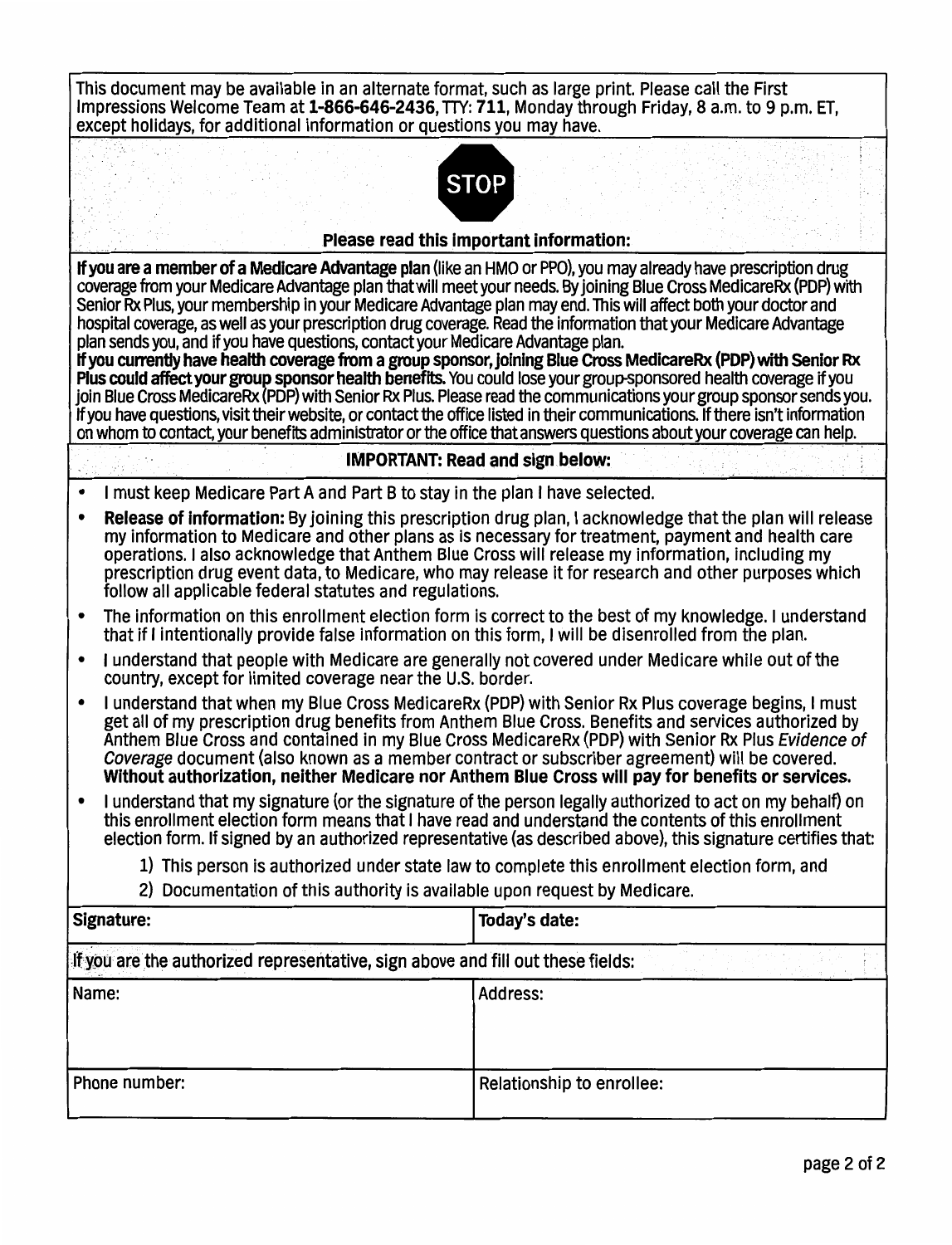# **Anthem.+.**

#### **HIPAA authorization**

If you would like to authorize an individual to have the ability to speak with us and/or obtain protected health information (PHI) on your account, please complete the HIPAA (Health Insurance Portability and Accountability Act} Member Authorization Form on the next page, and **sign and return it with this form.**  This form is valid for one year from the signature date.

- If you don't complete the HIPAA form at this time, a future request for this form can be made by contacting Member Services at the telephone number on the back of your membership card.
- If you wish to continue having the authorized representative on your account, a new form is required annually.
- If you have a durable health care power of attorney document, It can also be returned with the HIPAA form.

#### **Please return this enrollment election form to:**

PORAC Attn: Insurance and Benefits 2960 Advantage Way Sacramento, CA 95834

Please refer to the Anthem Blue Cross *Evidence of Coverage* for a complete listing of all plan benefits, conditions, limitations, and exclusions of coverage.

Our plan has free language interpreter services available to answer questions from non-English-speaking members. Please call the First Impressions Welcome Team number listed in this document to request interpreter services.

Anthem Blue Cross Life and Health Insurance Company is a PDP plan with a Medicare contract. Enrollment in Anthem Blue Cross Life and Health Insurance Company depends on contract renewal. Anthem Blue Cross Life and Health Insurance Company is an independent licensee of the Blue Cross Association. Anthem is a registered trademark of Anthem Insurance Companies, Inc.

500695MUSENMUB\_001\_PORACA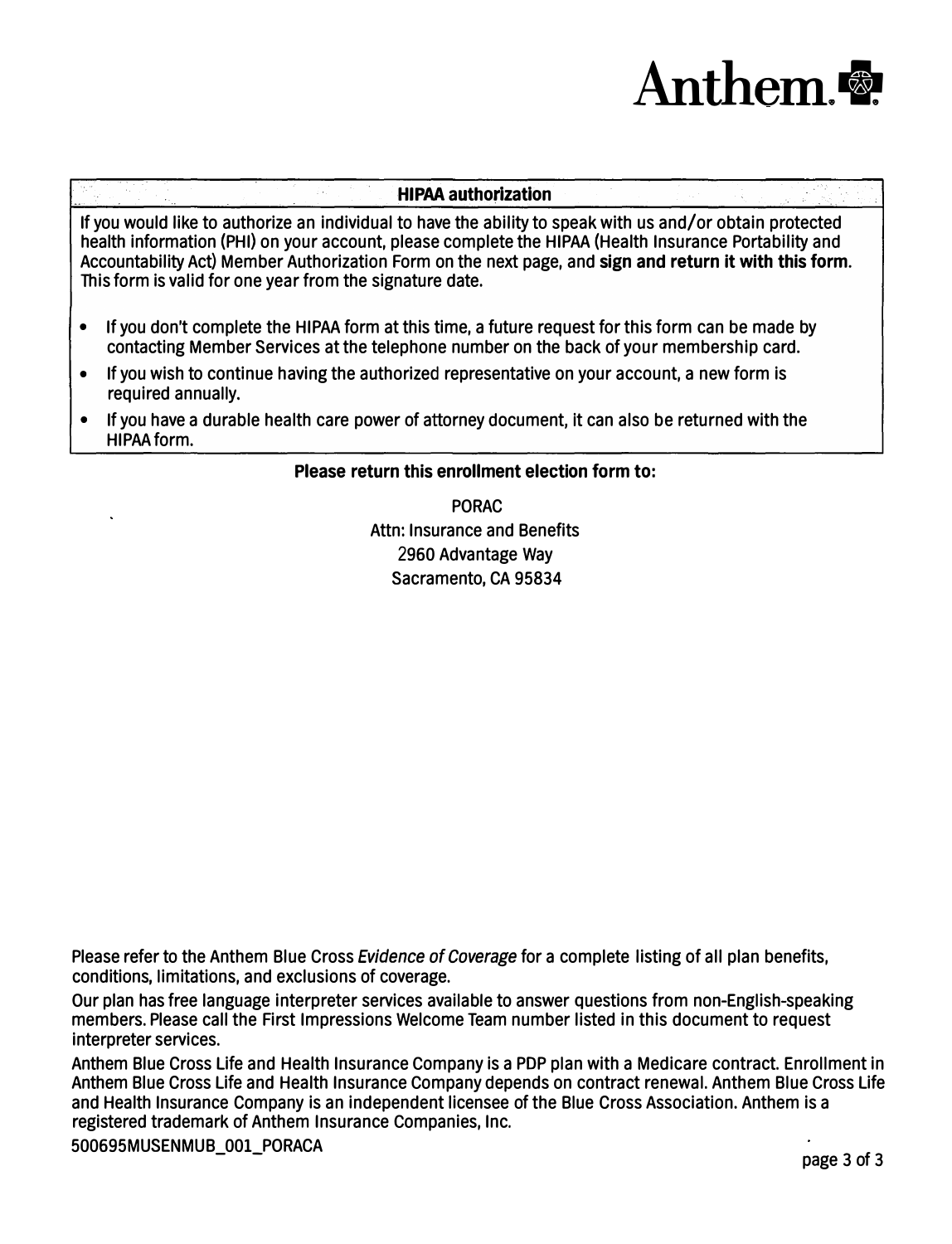## **Instructions for completing** the Pre-member/member authorization form



If you have any questions, please call the First Impressions Welcome Team.

#### Please read the following for help completing page one of the form.

#### Part A: pre-member/member information

This section applies to the pre-member/member who is asking for the release of their information to another person or company.

- **O** Print your last name, first name and middle initial.
- Write your date of birth in this format: MM/DD/YYYY. (If you were born on October 5, 1960, you would write 10/05/1960.)
- Write your full street address, city, state and ZIP code.
- **O** Write your daytime phone number (including area code).
- Write your cell/mobile phone number (including area code).
- Write your identification number (issued when enrolled as a member). You will find this number on your membership card.
- Write your group number. You will find this number on the enrollment election form. If your enrollment election form does not have a group number, leave this blank.

#### Part B: person or company who will receive this information

- Write the full name of the person or company that you want us to give your information to. Please don't use a general term like "my daughter" or "my son." as it will not be accepted. You need to be specific.
- If you check "Other," give the first and last name (if available), the name of the company (if applicable) and how they relate to you.

#### Part C: information that can be released

This section tells us what information you would like us to release: all or just some.

- **Example 3** For all of your information, check the first box.
- **The Forlimited information, check the second box and the** boxes that apply to you.
- Some topics may be very personal or sensitive to you. If you wish to approve the release of this type of information, check the box(es) that apply to you.

| This form is to be filled out by a pre-member/member if there is a request to release the pre-member/member's health information to another<br>person or company. Please include as much information as you can.<br>Part A: pre-member/member information |                                                                                                |                                         |                                                |                    |                                                                                                                                                                                                                                                                                                   |  |
|-----------------------------------------------------------------------------------------------------------------------------------------------------------------------------------------------------------------------------------------------------------|------------------------------------------------------------------------------------------------|-----------------------------------------|------------------------------------------------|--------------------|---------------------------------------------------------------------------------------------------------------------------------------------------------------------------------------------------------------------------------------------------------------------------------------------------|--|
| Pre-member/member last name<br>п                                                                                                                                                                                                                          | Pre-member/member first name                                                                   |                                         | Micklie initial                                |                    | Pre-member/member date of hirth<br>(MM/DD/YYYY)<br>Ø                                                                                                                                                                                                                                              |  |
| Pre-member/member street address                                                                                                                                                                                                                          | a                                                                                              | Chv                                     |                                                | State.             | 71P code                                                                                                                                                                                                                                                                                          |  |
| Daytime phone number<br>(with area code)                                                                                                                                                                                                                  | Cell/mobile phone number (with<br>area code)                                                   | 15                                      | Identification number<br>(see membershio card) | G                  | Group number<br>(see membership card)<br>7                                                                                                                                                                                                                                                        |  |
| Part B: person or company who will receive this information<br>The following people or companies have the right to receive my information. (They must be 16 years of age or older.) Please enter                                                          |                                                                                                |                                         |                                                |                    |                                                                                                                                                                                                                                                                                                   |  |
| first and last name. By entering first/last name below, that person may receive my information.                                                                                                                                                           |                                                                                                |                                         |                                                |                    |                                                                                                                                                                                                                                                                                                   |  |
| My spouse (enter first and last name)                                                                                                                                                                                                                     | 8.                                                                                             |                                         |                                                |                    | My parents (if you are over 18 -- enter first and last name(s))                                                                                                                                                                                                                                   |  |
| My domestic partner (enter first and fast pame)<br>Δ                                                                                                                                                                                                      |                                                                                                |                                         | first and last name, if you have it)           |                    | My insurance broker or agent (enter the name of the company and                                                                                                                                                                                                                                   |  |
| My adult children (enter first and last name(s))                                                                                                                                                                                                          |                                                                                                |                                         | how they are related to you)                   | Œ                  | Other (enter first and last name (if you have it), name of company and                                                                                                                                                                                                                            |  |
| Part C: information that can be released<br>I allow the following information to be used or released by Anthem Blue Cross (Anthem) on my behalf.                                                                                                          |                                                                                                |                                         |                                                |                    |                                                                                                                                                                                                                                                                                                   |  |
| Check only one box.<br>m<br>√œ<br>$Q$ , $\Box$ Only limited information may be released (check all boxes below that apply to you).                                                                                                                        |                                                                                                |                                         |                                                |                    | <sup>1</sup> All my information. This can include health, a diagnosis (name of illness or condition), claims, doctors and other health care providers<br>and financial information (Eke billing and banking). This doesn't include sensitive information (see below) unless it is approved below. |  |
| A.<br>□ Appeal                                                                                                                                                                                                                                            |                                                                                                |                                         | D Doctor and hospital                          |                    | $\square$ Pre-certification and pre-authorization                                                                                                                                                                                                                                                 |  |
| O Benefits and coverage<br>□ Bäng                                                                                                                                                                                                                         |                                                                                                | <b>Dinandi</b>                          | <b>Exciterior</b> and envolvement              | $\square$ Referral | (for treatment approvals)                                                                                                                                                                                                                                                                         |  |
| □ Claims and oarment<br>□ Dental                                                                                                                                                                                                                          |                                                                                                | <b>El Medical records</b><br>□ Pharmacy |                                                |                    | $\Box$ Treatment                                                                                                                                                                                                                                                                                  |  |
| C Diagnosis (name of illness or condition)<br>and procedure (treatment)                                                                                                                                                                                   |                                                                                                |                                         | □Yidon<br>$\square$ Other:                     |                    |                                                                                                                                                                                                                                                                                                   |  |
| (12) I also approve the release of the following types of sensitive information by Anthem (check all boxes that apply to you):<br>$\Box$ All sensitive information <sup>2</sup><br>œ                                                                      |                                                                                                |                                         |                                                |                    |                                                                                                                                                                                                                                                                                                   |  |
|                                                                                                                                                                                                                                                           |                                                                                                |                                         |                                                |                    |                                                                                                                                                                                                                                                                                                   |  |
| $\square$ Just information about topics checked below.                                                                                                                                                                                                    | <b>OHIV OF AIDS</b><br>C Abuse (sexual/physical/mental)<br>$\square$ Maternity                 |                                         |                                                |                    | <b>D</b> Sexually transmitted illness<br><b>El Substance use disorder<sup>12</sup></b>                                                                                                                                                                                                            |  |
| <b>El Abortion</b>                                                                                                                                                                                                                                        | <b>Q Genetic testing</b><br>Mental health<br>1 Specify time period of records to be disclosed: |                                         | □ 0ther:                                       |                    |                                                                                                                                                                                                                                                                                                   |  |
|                                                                                                                                                                                                                                                           |                                                                                                |                                         |                                                |                    |                                                                                                                                                                                                                                                                                                   |  |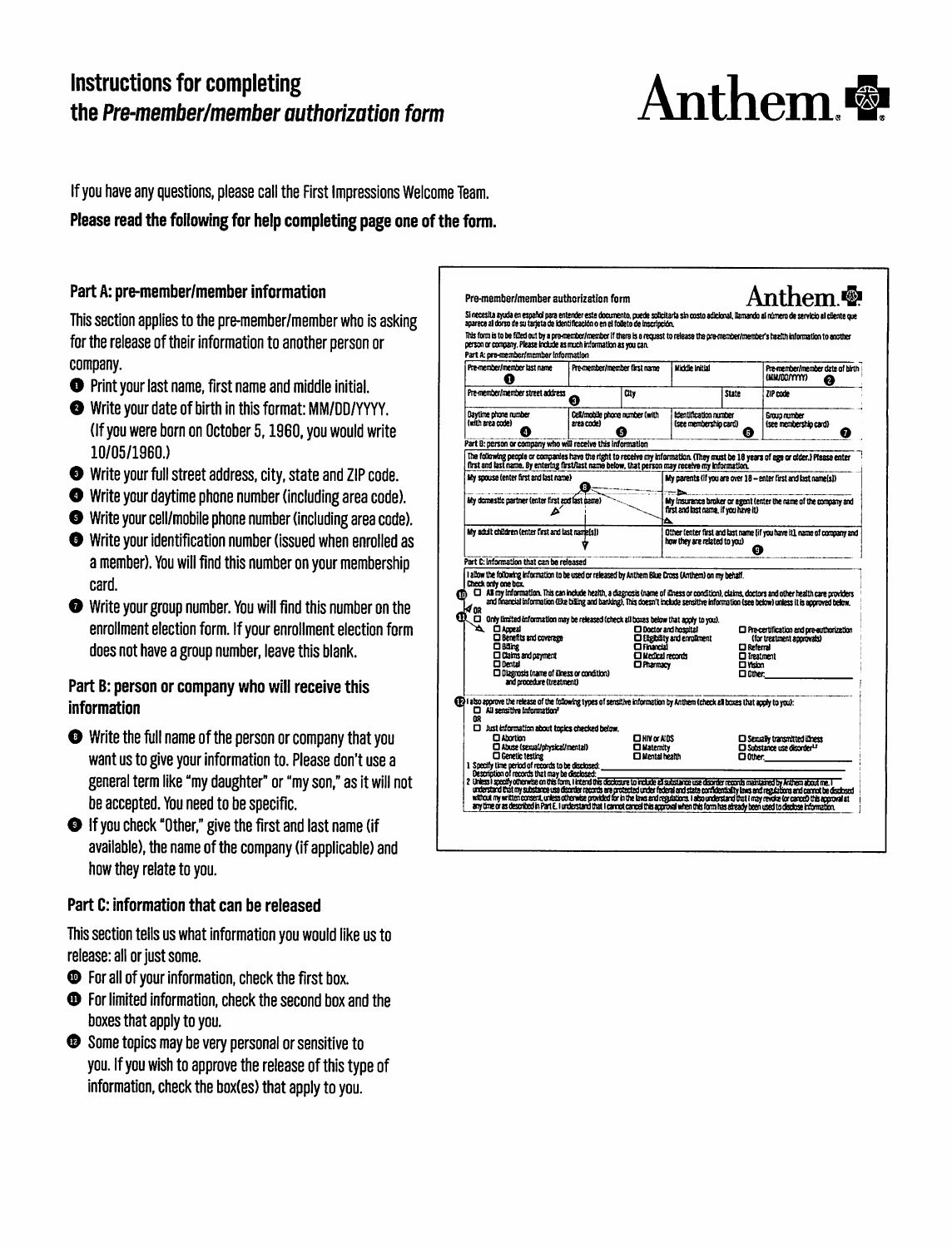#### Please read the following for help completing page two of the form.

#### Part D: purpose of this approval

This section tells us the reason you've asked for the release of your information.

- Check the first box to let us know to give out this information as shown on this form.
- Check the second box for a specific reason. An example might be to settle a life insurance claim.

#### Part E: date your approval expires

You have two choices of when you would like this approval to end.

- **O** Check the first box for the approval to end after one year, which is standard.
- Check the second box for an earlier date (other than one year), and give the date you wish this approval to end.

Your authorization/approval can't be granted for more than one year.

#### Part F: review and approval

- Sign your name and put the date on the form. Your name and signature must match the information in Part A.
- **O** If you are signing this form on behalf of another person, or if you have power of attorney for health care or are a legal guardian/conservator, you must do the following:
	- You must complete the designated legal representative/guardian section.
	- You must also provide us with a copy of the legal  $\bullet$ document showing that you are approved and include it with this form.

**Examples of legal documents:** 

- Health care, general or durable power of attorney. This document gives someone you trust the legal power to act on your behalf and make health care decisions for you.
- **Legal guardianship.** This is when the court appoints someone to care for another person.  $\bullet$
- Conservatorship. This happens when a judge appoints a responsible person to make decisions for someone who can't make responsible decisions for themselves.
- **Executor of estate.** This type of document would be used when the person who is being represented has died.  $\bullet$

| $\Box$ To give out the information as shown on this form.                                                                                                                                                                                                                                                                                                                                                                                                                                                                                                                                                                                                 |                                                                                                                         |   |                                         |
|-----------------------------------------------------------------------------------------------------------------------------------------------------------------------------------------------------------------------------------------------------------------------------------------------------------------------------------------------------------------------------------------------------------------------------------------------------------------------------------------------------------------------------------------------------------------------------------------------------------------------------------------------------------|-------------------------------------------------------------------------------------------------------------------------|---|-----------------------------------------|
| <b>D</b> For this/these reason(s):                                                                                                                                                                                                                                                                                                                                                                                                                                                                                                                                                                                                                        |                                                                                                                         |   |                                         |
| Part E: date your approval expires - check only one box                                                                                                                                                                                                                                                                                                                                                                                                                                                                                                                                                                                                   |                                                                                                                         |   |                                         |
| If this document has not already been withdrawn, this approval will end on the earlier of the following dates:<br>$\Box$ One year from the signature date in Part F.<br>œ<br>$\Box$ Earlier than one year and upon the date, event or condition described below:                                                                                                                                                                                                                                                                                                                                                                                          |                                                                                                                         |   |                                         |
| Part F: review and approval                                                                                                                                                                                                                                                                                                                                                                                                                                                                                                                                                                                                                               |                                                                                                                         |   |                                         |
| I have read the contents of this form, I understand, agree and allow Anthem to use and release my information as I have stated above or as<br>required by applicable law. I also understand that signing this form is done of my own free will. I understand that Anthem does not require that<br>I sign this form in order for me to receive treatment or payment, or for enrollment or being eligible for benefits.                                                                                                                                                                                                                                     |                                                                                                                         |   |                                         |
| I have the right to withdraw this approval at any time by giving written notice of my withdrawal to Anthem, I understand that my withdrawing<br>this approval will not affect any action taken before I do so. I also understand that information that's released may be given out by the person<br>or group who receives it. If this happens, it may no longer be protected under the Health Insurance Portability and Accountability Act (HIPAA)<br>Privacy Rule. I am entitled to a copy of this form.                                                                                                                                                 |                                                                                                                         |   |                                         |
| Pre-member/member signature or designated legal representative/guardian signature<br>x                                                                                                                                                                                                                                                                                                                                                                                                                                                                                                                                                                    |                                                                                                                         | G | Date (MM/DD/YYYY)                       |
| <b>B</b> Designated legal representative/guardian-<br>complete this section only if you have documentation supporting legal representation                                                                                                                                                                                                                                                                                                                                                                                                                                                                                                                |                                                                                                                         |   |                                         |
| If this form is signed by someone other than the pre-member/member or parent, such as a personal representative, legal representative or                                                                                                                                                                                                                                                                                                                                                                                                                                                                                                                  |                                                                                                                         |   |                                         |
|                                                                                                                                                                                                                                                                                                                                                                                                                                                                                                                                                                                                                                                           |                                                                                                                         |   |                                         |
| guardian on behalf of the pre-member/member, please submit the following:<br>A copy of a health care, general or durable power of attorney                                                                                                                                                                                                                                                                                                                                                                                                                                                                                                                |                                                                                                                         |   |                                         |
| ΩR<br>representative to act on the pre-member/member's behalf                                                                                                                                                                                                                                                                                                                                                                                                                                                                                                                                                                                             | A court order or other documentation that shows custody or other legal documentation showing the authority of the legal |   |                                         |
| Please complete the following:<br>Legal representative (print full name)                                                                                                                                                                                                                                                                                                                                                                                                                                                                                                                                                                                  |                                                                                                                         |   |                                         |
| Legal representative street address                                                                                                                                                                                                                                                                                                                                                                                                                                                                                                                                                                                                                       | City                                                                                                                    |   | ZIP code<br><b>State</b>                |
| Signature                                                                                                                                                                                                                                                                                                                                                                                                                                                                                                                                                                                                                                                 |                                                                                                                         |   | Date (MM/DD/YYYY)                       |
| Please return the completed form to:<br>Anthem Blue Cross<br>P.O. Box 110<br>Fond du tac. WI 54936-0110                                                                                                                                                                                                                                                                                                                                                                                                                                                                                                                                                   |                                                                                                                         |   |                                         |
| Be sure to keep a copy of this form for your records.                                                                                                                                                                                                                                                                                                                                                                                                                                                                                                                                                                                                     |                                                                                                                         |   |                                         |
| For recipient of substance use disorder information:<br>This information has been disclosed to you from records protected by Federal Confidentiality of Alcohol or Drug Abuse Patient Records rules<br>(42 CFR Part 2). The federal rules prohibit you from making any further disclosure of this information unless further disclosure is expressly<br>permitted by the written consent of the person to whom it pertains or as otherwise permitted by 42 CFR Part 2. A general authorization for<br>the release of medical or other information is NOT sufficient for this ourpose. The faderel rulas restrict any use of the information to criminally |                                                                                                                         |   |                                         |
| investigate or prosecute any patient with a diagnosis of substance use disorder.<br>Anthem Blue Cross is the trade name of Blue Cross California. Anthem Blue Cross and Anthem Blue Cross Life and Health Insurance Company are<br>independent licensees of the Blue Cross Association, Anthem is a registered trademark of Anthem Insurance Companies, Inc.                                                                                                                                                                                                                                                                                              |                                                                                                                         |   | Legal relationship to pre-member/member |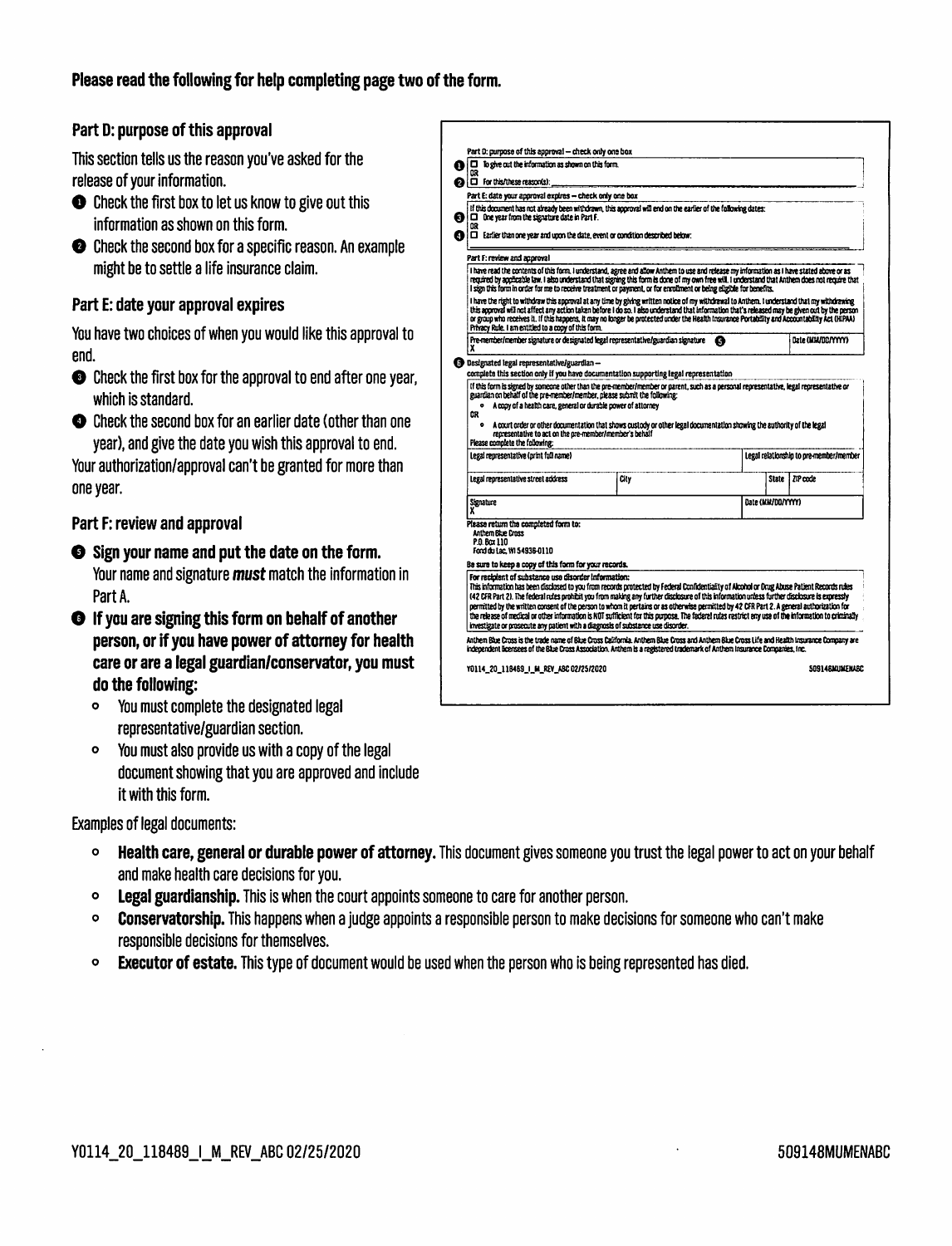## Pre-member/member authorization form



Si necesita ayuda en español para entender este documento, puede solicitarla sin costo adicional, llamando al número de servicio al cliente que<br>aparece al dorso de su tarjeta de identificación o en el folleto de inscripció

This form is to be filled out by a pre-member/member if there is a request to release the pre-member/member's health information to another person or company. Please include as much information as you can.

| Part A: pre-member/member information |
|---------------------------------------|
|---------------------------------------|

| Pre-member/member last name                                                                                                                                                                                                                                                                                                                                                                                                                                                                                                                                                                                                                                                                                                                                                                                                                                                                                                                                                                                                                                   | Pre-member/member first name                 |                                                                                                | <b>Middle initial</b>                                                                                   |                                                                       | Pre-member/member date of birth<br>(MM/DD/YYYY)                                                                                                                                                                                                                                                                                                                      |  |  |
|---------------------------------------------------------------------------------------------------------------------------------------------------------------------------------------------------------------------------------------------------------------------------------------------------------------------------------------------------------------------------------------------------------------------------------------------------------------------------------------------------------------------------------------------------------------------------------------------------------------------------------------------------------------------------------------------------------------------------------------------------------------------------------------------------------------------------------------------------------------------------------------------------------------------------------------------------------------------------------------------------------------------------------------------------------------|----------------------------------------------|------------------------------------------------------------------------------------------------|---------------------------------------------------------------------------------------------------------|-----------------------------------------------------------------------|----------------------------------------------------------------------------------------------------------------------------------------------------------------------------------------------------------------------------------------------------------------------------------------------------------------------------------------------------------------------|--|--|
| Pre-member/member street address                                                                                                                                                                                                                                                                                                                                                                                                                                                                                                                                                                                                                                                                                                                                                                                                                                                                                                                                                                                                                              |                                              | City                                                                                           |                                                                                                         | <b>State</b>                                                          | ZIP code                                                                                                                                                                                                                                                                                                                                                             |  |  |
| Daytime phone number<br>(with area code)                                                                                                                                                                                                                                                                                                                                                                                                                                                                                                                                                                                                                                                                                                                                                                                                                                                                                                                                                                                                                      | Cell/mobile phone number (with<br>area code) |                                                                                                | Identification number<br>(see membership card)                                                          |                                                                       | <b>Group number</b><br>(see membership card)                                                                                                                                                                                                                                                                                                                         |  |  |
| Part B: person or company who will receive this information                                                                                                                                                                                                                                                                                                                                                                                                                                                                                                                                                                                                                                                                                                                                                                                                                                                                                                                                                                                                   |                                              |                                                                                                |                                                                                                         |                                                                       |                                                                                                                                                                                                                                                                                                                                                                      |  |  |
| The following people or companies have the right to receive my information. (They must be 18 years of age or older.) Please enter<br>first and last name. By entering first/last name below, that person may receive my information.                                                                                                                                                                                                                                                                                                                                                                                                                                                                                                                                                                                                                                                                                                                                                                                                                          |                                              |                                                                                                |                                                                                                         |                                                                       |                                                                                                                                                                                                                                                                                                                                                                      |  |  |
| My spouse (enter first and last name)                                                                                                                                                                                                                                                                                                                                                                                                                                                                                                                                                                                                                                                                                                                                                                                                                                                                                                                                                                                                                         |                                              |                                                                                                | My parents (if you are over 18 - enter first and last name[s])                                          |                                                                       |                                                                                                                                                                                                                                                                                                                                                                      |  |  |
| My domestic partner (enter first and last name)                                                                                                                                                                                                                                                                                                                                                                                                                                                                                                                                                                                                                                                                                                                                                                                                                                                                                                                                                                                                               |                                              |                                                                                                | My insurance broker or agent (enter the name of the company and<br>first and last name, if you have it) |                                                                       |                                                                                                                                                                                                                                                                                                                                                                      |  |  |
| My adult children (enter first and last name[s])<br>Other (enter first and last name [if you have it], name of company and<br>how they are related to you)                                                                                                                                                                                                                                                                                                                                                                                                                                                                                                                                                                                                                                                                                                                                                                                                                                                                                                    |                                              |                                                                                                |                                                                                                         |                                                                       |                                                                                                                                                                                                                                                                                                                                                                      |  |  |
| Part C: information that can be released                                                                                                                                                                                                                                                                                                                                                                                                                                                                                                                                                                                                                                                                                                                                                                                                                                                                                                                                                                                                                      |                                              |                                                                                                |                                                                                                         |                                                                       |                                                                                                                                                                                                                                                                                                                                                                      |  |  |
| I allow the following information to be used or released by Anthem Blue Cross (Anthem) on my behalf.<br>Check only one box.<br>0<br><b>OR</b><br>◘<br>Only limited information may be released (check all boxes below that apply to you).<br>$\square$ Appeal<br>$\square$ Benefits and coverage<br>$\square$ Billing<br>$\Box$ Claims and payment<br>$\square$ Dental<br>□ Diagnosis (name of illness or condition)<br>and procedure (treatment)                                                                                                                                                                                                                                                                                                                                                                                                                                                                                                                                                                                                             |                                              | $\square$ Doctor and hospital<br>$\Box$ Financial<br>$\Box$ Medical records<br>$\Box$ Pharmacy | $\Box$ Eligibility and enrollment                                                                       | $\Box$ Referral<br>$\Box$ Treatment<br>$\Box$ Vision<br>$\Box$ Other: | All my information. This can include health, a diagnosis (name of illness or condition), claims, doctors and other health care providers<br>and financial information (like billing and banking). This doesn't include sensitive information (see below) unless it is approved below.<br>$\Box$ Pre-certification and pre-authorization<br>(for treatment approvals) |  |  |
| I also approve the release of the following types of sensitive information by Anthem (check all boxes that apply to you):<br>All sensitive information <sup>2</sup><br>⊔<br>0R<br>□<br>Just information about topics checked below.<br>$\Box$ Abortion<br>$\Box$ Abuse (sexual/physical/mental)<br>$\Box$ Genetic testing<br>1 Specify time period of records to be disclosed:<br>Description of records that may be disclosed:<br>2 Unless I specify otherwise on this form, I intend this disclosure to include all substance use disorder records maintained by Anthem about me. I<br>understand that my substance use disorder records are protected under federal and state confidentiality laws and regulations and cannot be disclosed<br>without my written consent, unless otherwise provided for in the laws and regulations. I also understand that I may revoke (or cancel) this approval at<br>any time or as described in Part E. I understand that I cannot cancel this approval when this form has already been used to disclose information. |                                              | $\Box$ HIV or AIDS<br>$\Box$ Maternity<br>$\Box$ Mental health                                 |                                                                                                         |                                                                       | $\Box$ Sexually transmitted illness<br>$\Box$ Substance use disorder <sup>1,2</sup><br>$\Box$ Other:                                                                                                                                                                                                                                                                 |  |  |